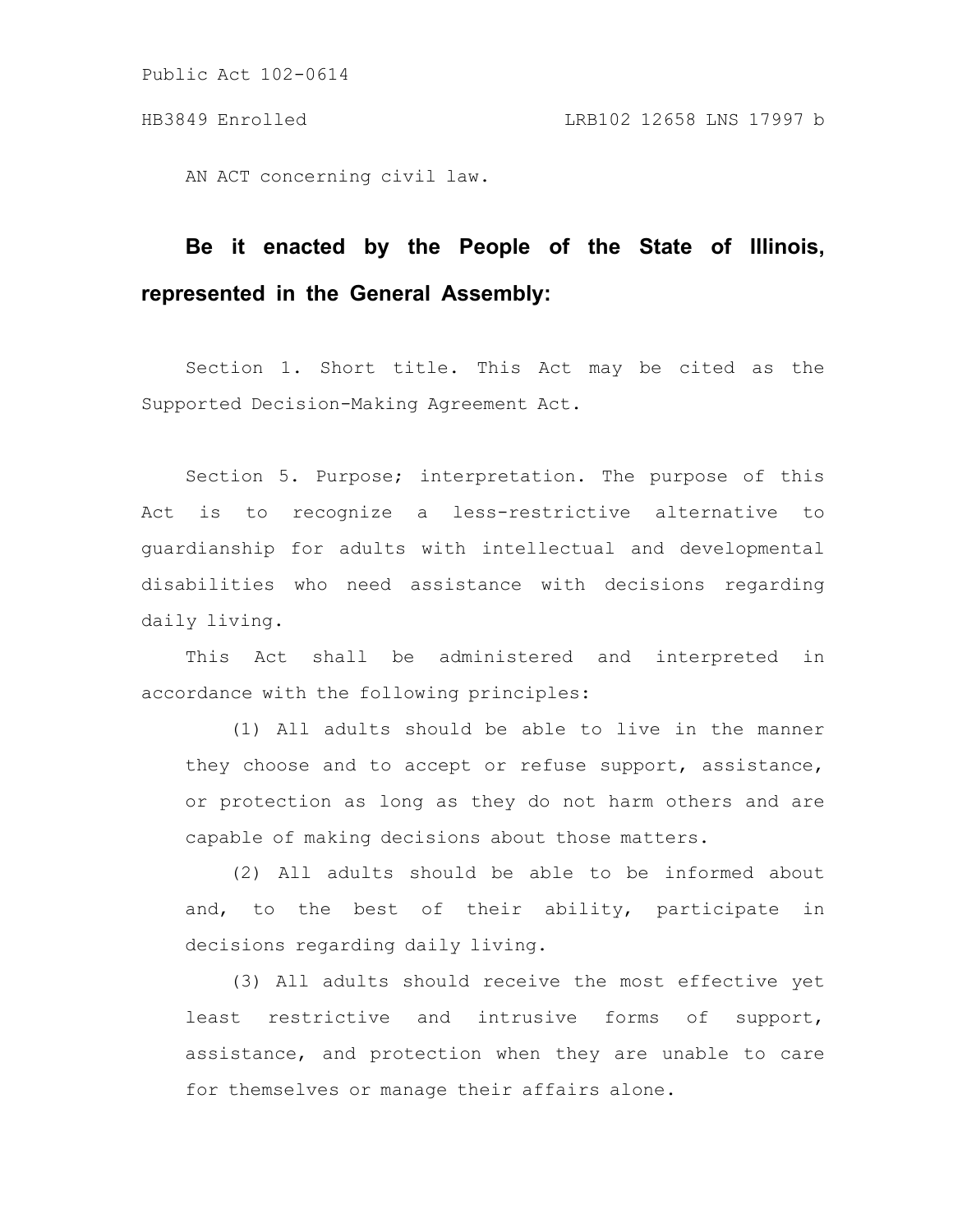## HB3849 Enrolled LRB102 12658 LNS 17997 b

(4) The values, beliefs, wishes, cultural norms, and traditions that the principal holds should be respected.

Section 10. Definitions. As used in this Act:

"Adult" means a person who is at least 18 years of age.

"Everyday life decisions" means decisions that support one's existence, including, but not limited to, decisions regarding medical care and treatment, one's residence, work, finances, and social life.

"Principal" means an adult with intellectual or developmental disabilities who seeks to enter, or has entered, into a supported decision-making agreement with a supporter under this Act.

"Supported decision-making agreement" means an agreement between a principal and a supporter under this Act.

"Supporter" means an adult who has entered into a supported decision-making agreement with a principal under this Act.

Section 15. Presumption of capability.

(a) All adults are presumed to be capable of making decisions regarding daily living and to have capacity unless otherwise determined by a court. A diagnosis of mental illness, intellectual disability, or developmental disability, of itself, does not void the presumption of capacity.

(b) The manner in which an adult communicates with others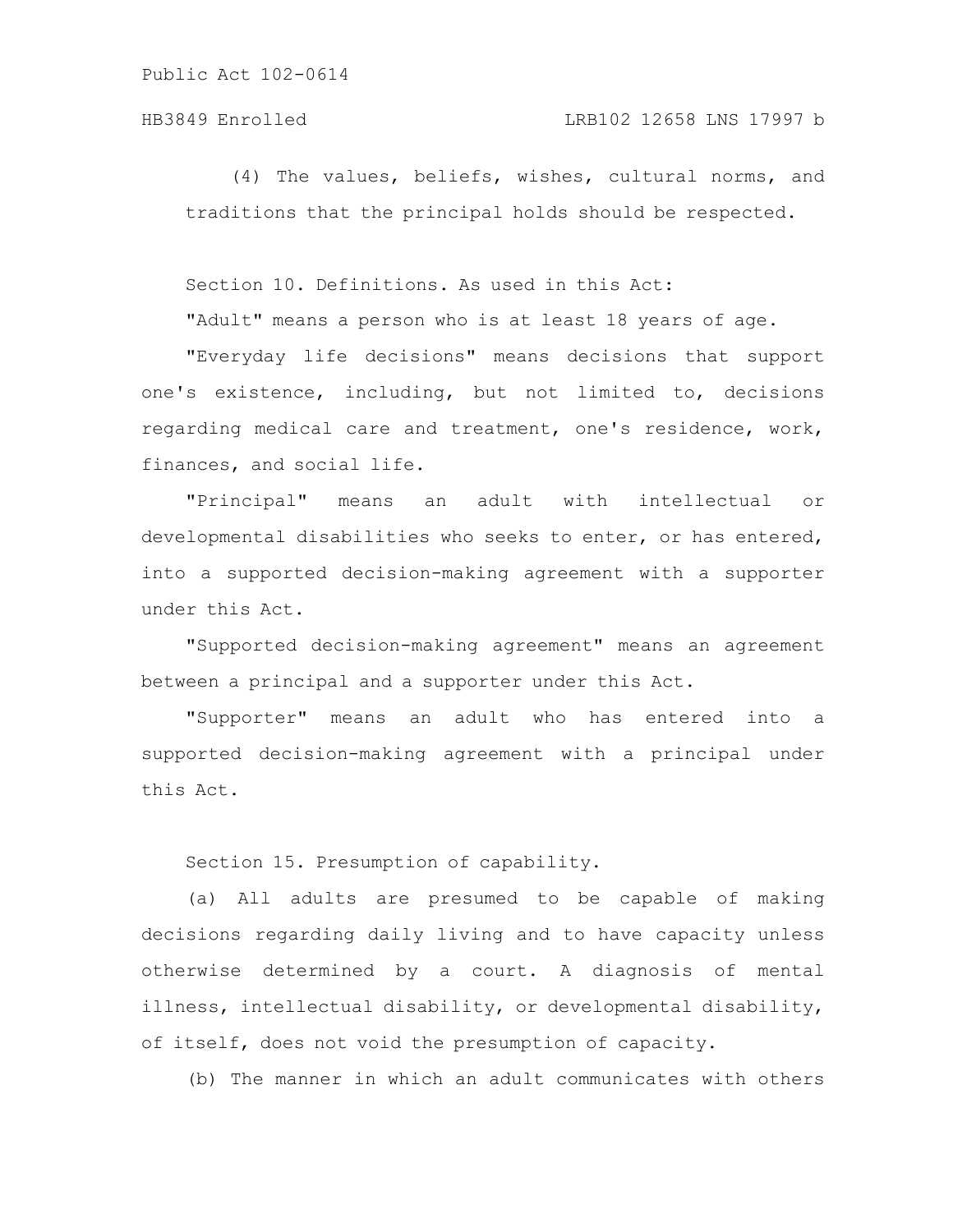is not grounds for deciding that the adult is incapable of managing the affairs of the adult.

(c) The execution of a supported decision-making agreement may not be used as evidence of capacity or incapacity in any civil or criminal proceeding and does not preclude the ability of the adult who has entered into a supported decision-making agreement to act independently of the agreement.

Section 20. Supporter disqualifications. The following persons are disqualified from acting as a supporter:

(1) a person who is an employer or employee of the principal, unless the person is an immediate family member of the principal;

(2) a person directly providing paid support services to the principal, unless the person is an immediate family member of the principal;

(3) a person who works for an agency that is financially responsible for the care of the principal;

(4) a person who is listed on the Health Care Worker Registry maintained by the Illinois Department of Public Health as ineligible to work;

(5) an individual who is the subject of a civil or criminal order prohibiting contact with the principal; and

(6) a person who has been convicted of:

(i) a sex offense;

(ii) aggravated assault;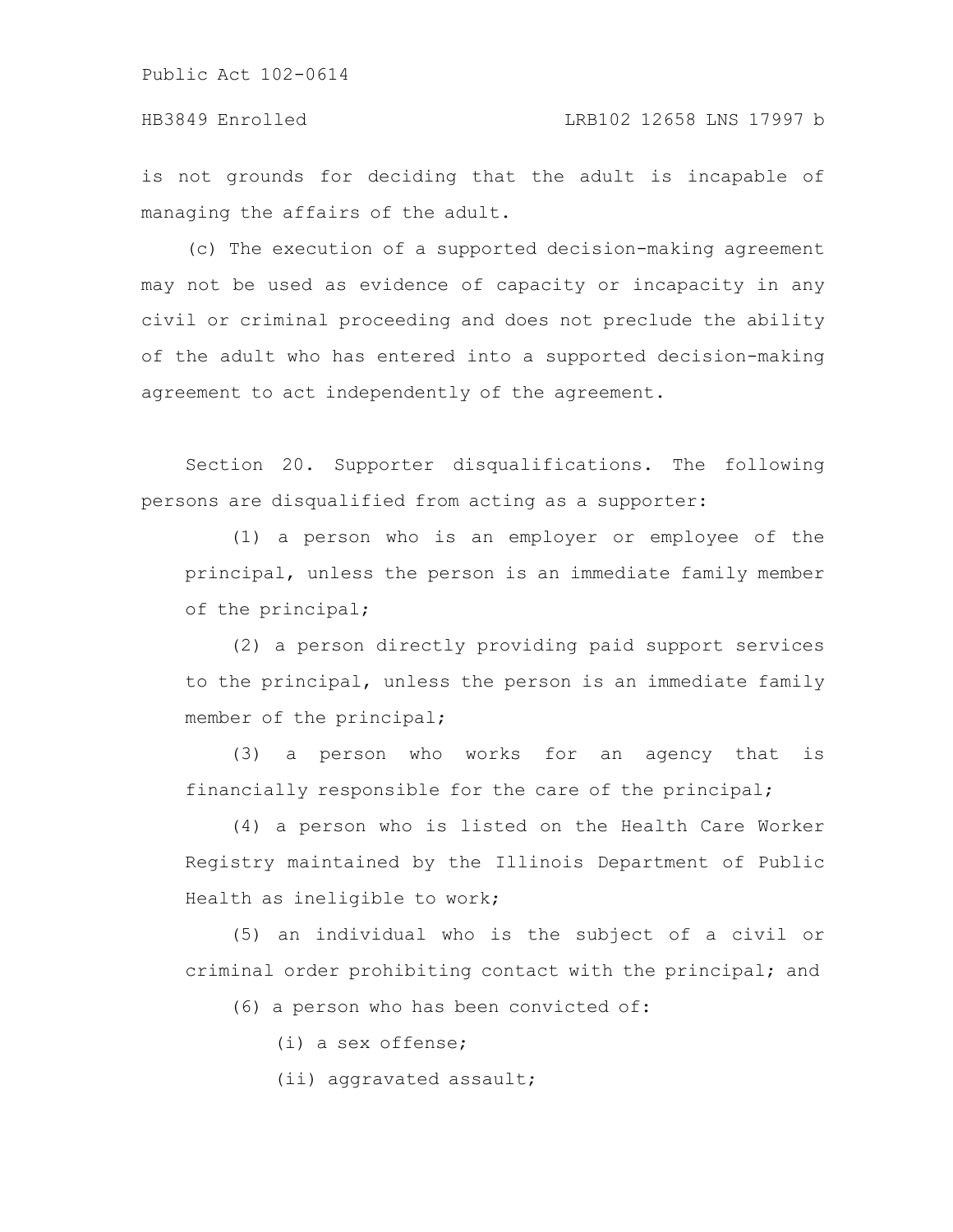(iii) fraud;

- (iv) theft;
- (v) forgery; or
- (vi) extortion.

Section 25. Authority of the supporter. A supporter may exercise the authority granted to the supporter in the supported decision-making agreement.

Section 30. Supporter duties.

(a) Except as otherwise provided by a supported decision-making agreement, a supporter may:

(1) Assist the principal in understanding information, options, responsibilities, and consequences of the life decisions of the principal, including those decisions related to the affairs or support services of the principal.

(2) Help the principal access, obtain, and understand any information that is relevant to any given life decision, including a medical, psychological, financial, or educational decision, or any treatment records or records necessary to manage the affairs or support services of the principal.

(3) Assist the principal in finding, obtaining, making appointments for, and implementing the support services or plans for support services of the principal.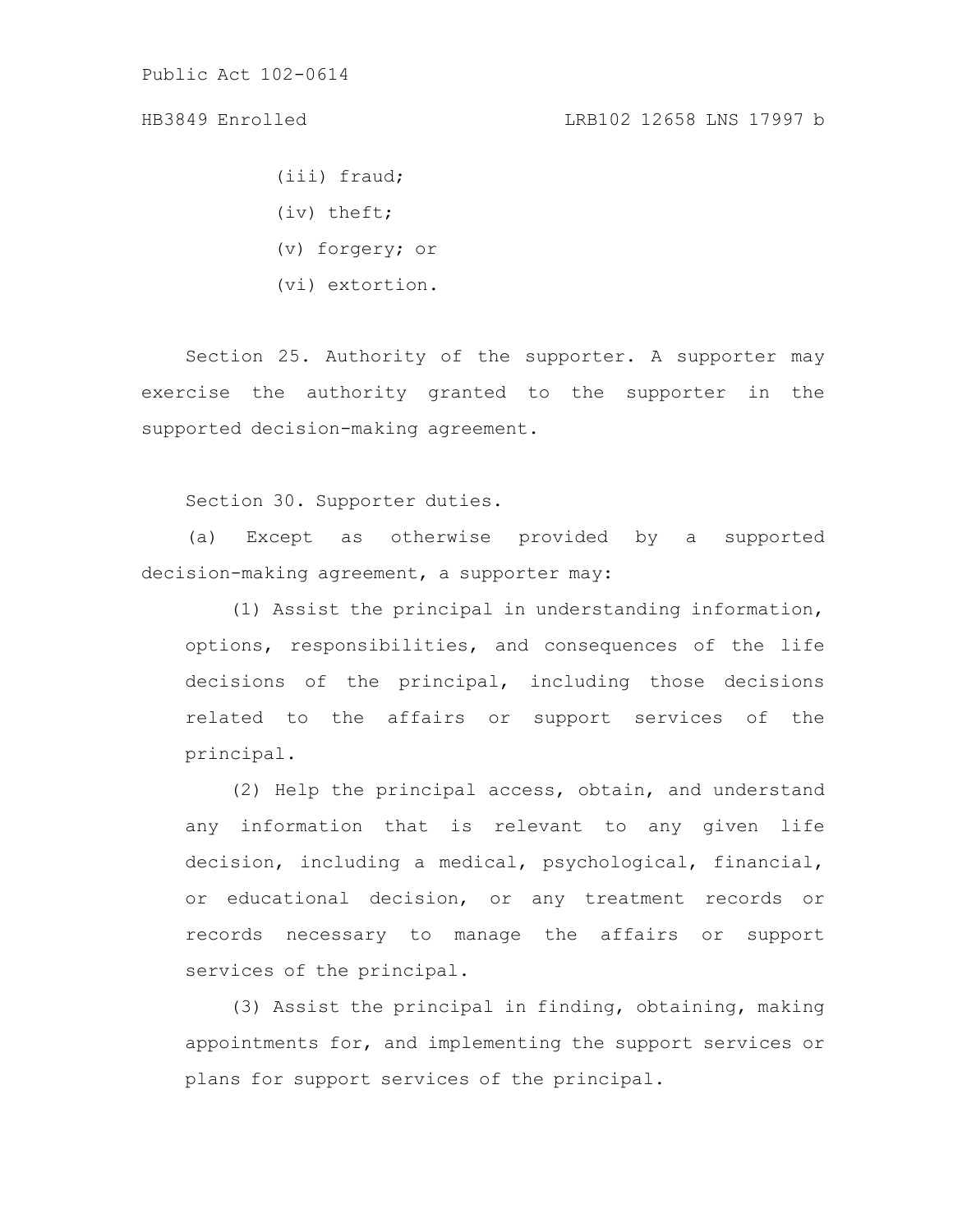## HB3849 Enrolled LRB102 12658 LNS 17997 b

(4) Help the principal monitor information about the affairs or support services of the principal, including keeping track of future necessary or recommended services.

(5) Ascertain the wishes and decisions of the principal in order to advocate that the wishes and decisions of an individual with disabilities are implemented.

(b) A supporter shall act with the care, competence, and diligence ordinarily exercised by an individual in a similar circumstance, with due regard to the possession of, or lack of, special skills or expertise.

(c) A supporter shall seek training and education regarding the responsibilities and limitations of the supporter role. The Guardianship and Advocacy Commission shall provide public information about this Act and the supporter role, responsibilities, and limitations.

The Guardianship and Advocacy Commission shall develop training and education materials for both principals and supporters, including, but not limited to, sample agreements that will be posted on the website of the Commission along with public awareness materials.

Section 35. Supporter prohibitions. A supporter is prohibited from:

(1) Exerting undue influence upon, or making decisions on behalf of, the principal.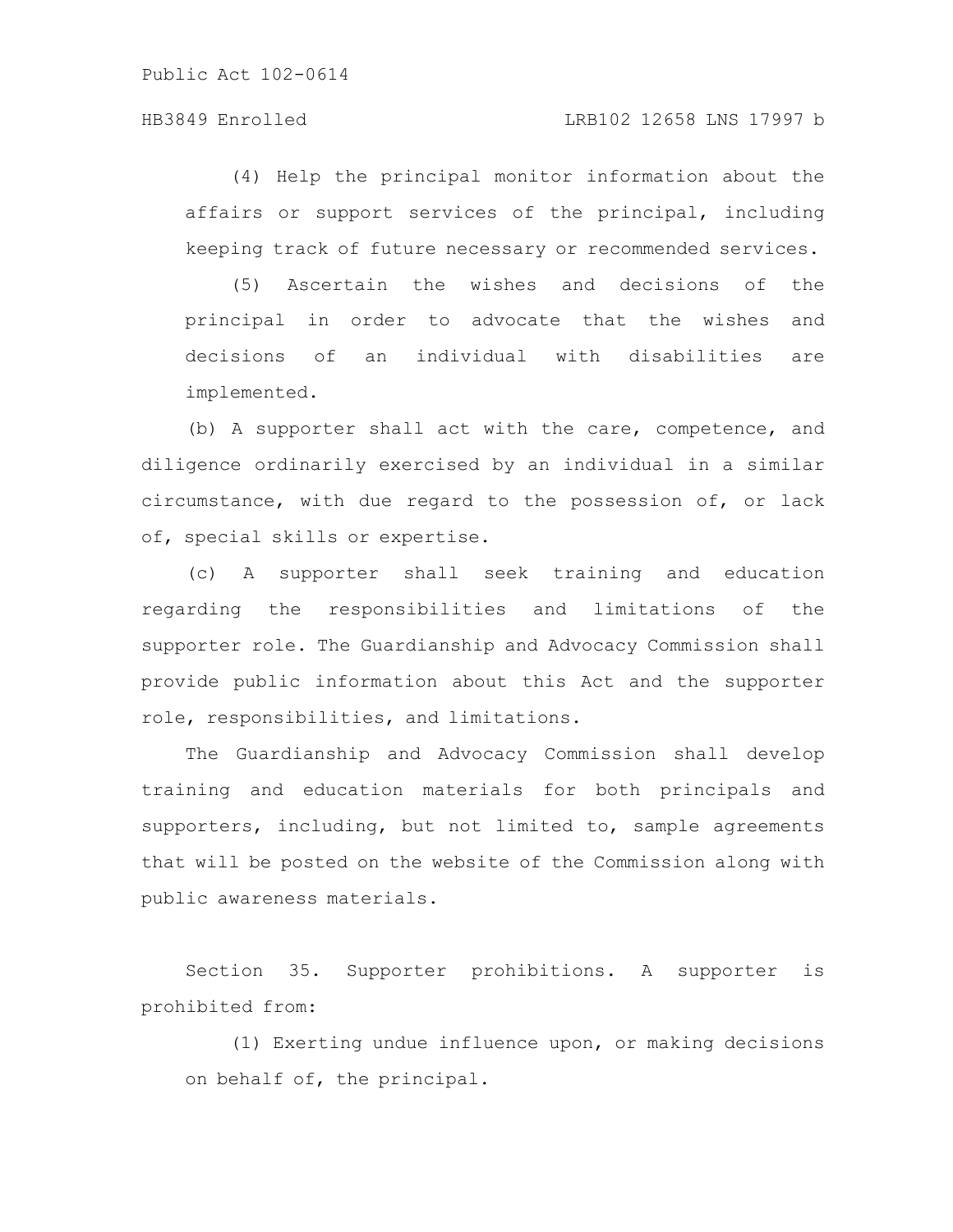(2) Obtaining, without the consent of the principal, information that is not reasonably related to matters with which the supporter is authorized to assist under the supported decision-making agreement.

(3) Using, without the consent of the principal, information acquired for a purpose other than assisting the principal to make a decision under the supported decision-making agreement.

(4) Receiving compensation for acting as a supporter, except as otherwise provided by this Act.

Section 40. Access to personal information.

(a) A supporter is only authorized to assist the principal in accessing, collecting, or obtaining information that is relevant to a decision authorized under the supported decision-making agreement.

(b) If a supporter assists a principal in accessing, collecting, or obtaining personal information, including protected health information under the Health Insurance Portability and Accountability Act of 1996 or educational records under the Family Educational Rights and Privacy Act of 1974, the supporter shall ensure that the information is kept privileged and confidential, as applicable, and is not subject to unauthorized access, use, or disclosure.

(c) The existence of a supported decision-making agreement does not preclude a principal from seeking personal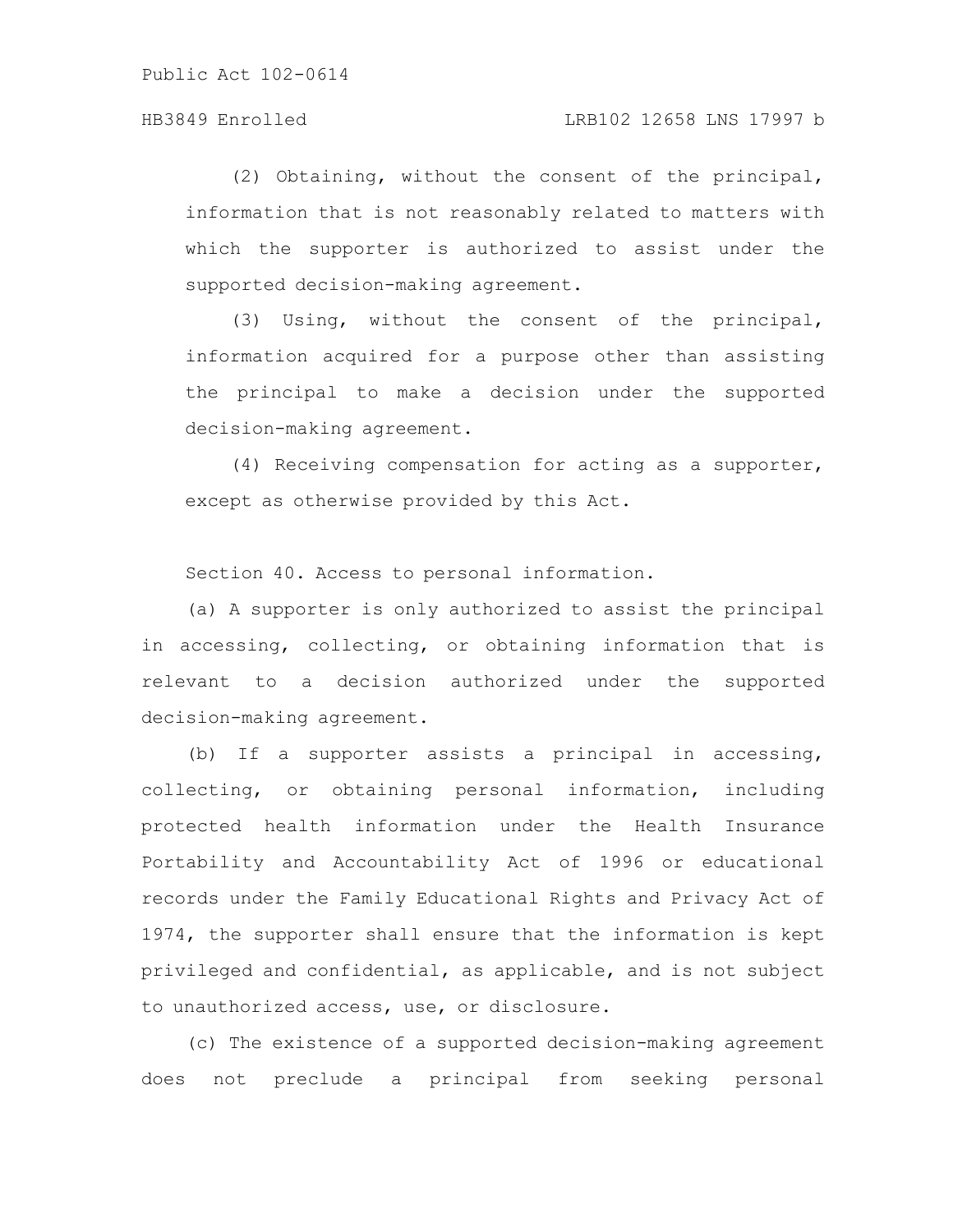HB3849 Enrolled LRB102 12658 LNS 17997 b

information without the assistance of the supporter.

Section 45. Authorization and witnesses. A principal and his or her supporter entering into a supported decision-making agreement shall sign and date the agreement in the presence of 2 or more subscribing witnesses who are at least 18 years of age. The principal's supporter shall not serve as a witness to the support decision-making agreement.

Section 50. Agreement instrument. A supported decision-making agreement is valid if it substantially follows the following form:

"SUPPORTED DECISION-MAKING AGREEMENT

Important Information for the Supporter: Duties

If you agree to provide support to the principal, you have a duty to:

(1) act in good faith;

(2) act within the authority granted in this agreement;

(3) act loyally and without self-interest; and

(4) avoid conflicts of interest.

Appointment of Supporter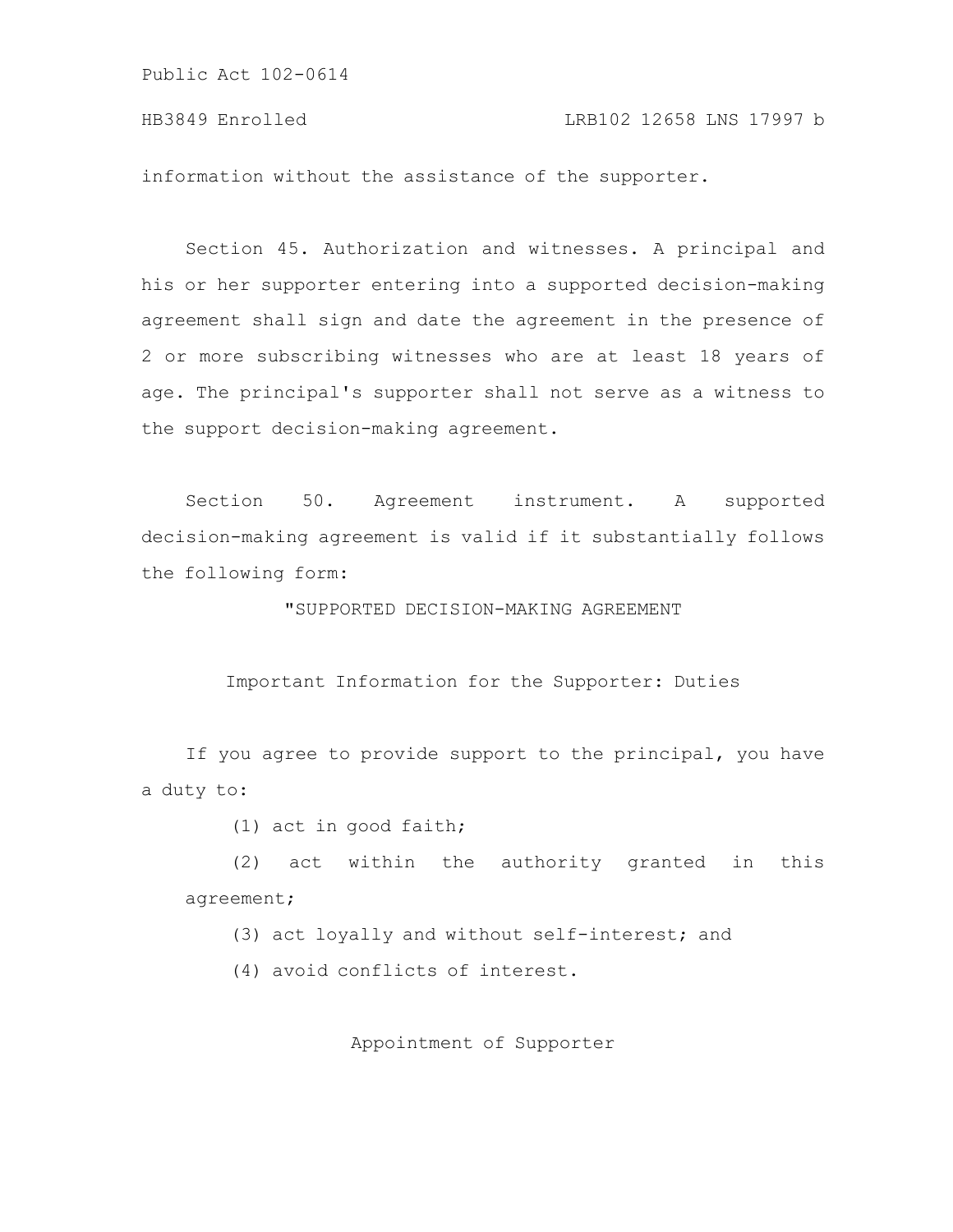## HB3849 Enrolled LRB102 12658 LNS 17997 b

I, (insert principal's name), make this agreement of my own free will.

I agree and designate that the following individual is my supporter:

Name:.................................................... Address: ................................................ Phone Number:............................................ Email Address: ..........................................

My supporter is to help me make decisions for myself and may help me with making everyday life decisions relating to the following:

(Yes/No) obtaining food, clothing, and shelter.

(Yes/No) taking care of my physical and emotional health.

- (Yes/No) managing my financial affairs.
- (Yes/No) applying for public benefits.
- (Yes/No) helping me find work.
- (Yes/No) assisting with residential services.
- (Yes/No) helping me with school.
- (Yes/No) helping me advocate for myself.

My supporter is not allowed to make decisions for me. To help me with my decisions, my supporter may:

(1) help me access, collect, or obtain information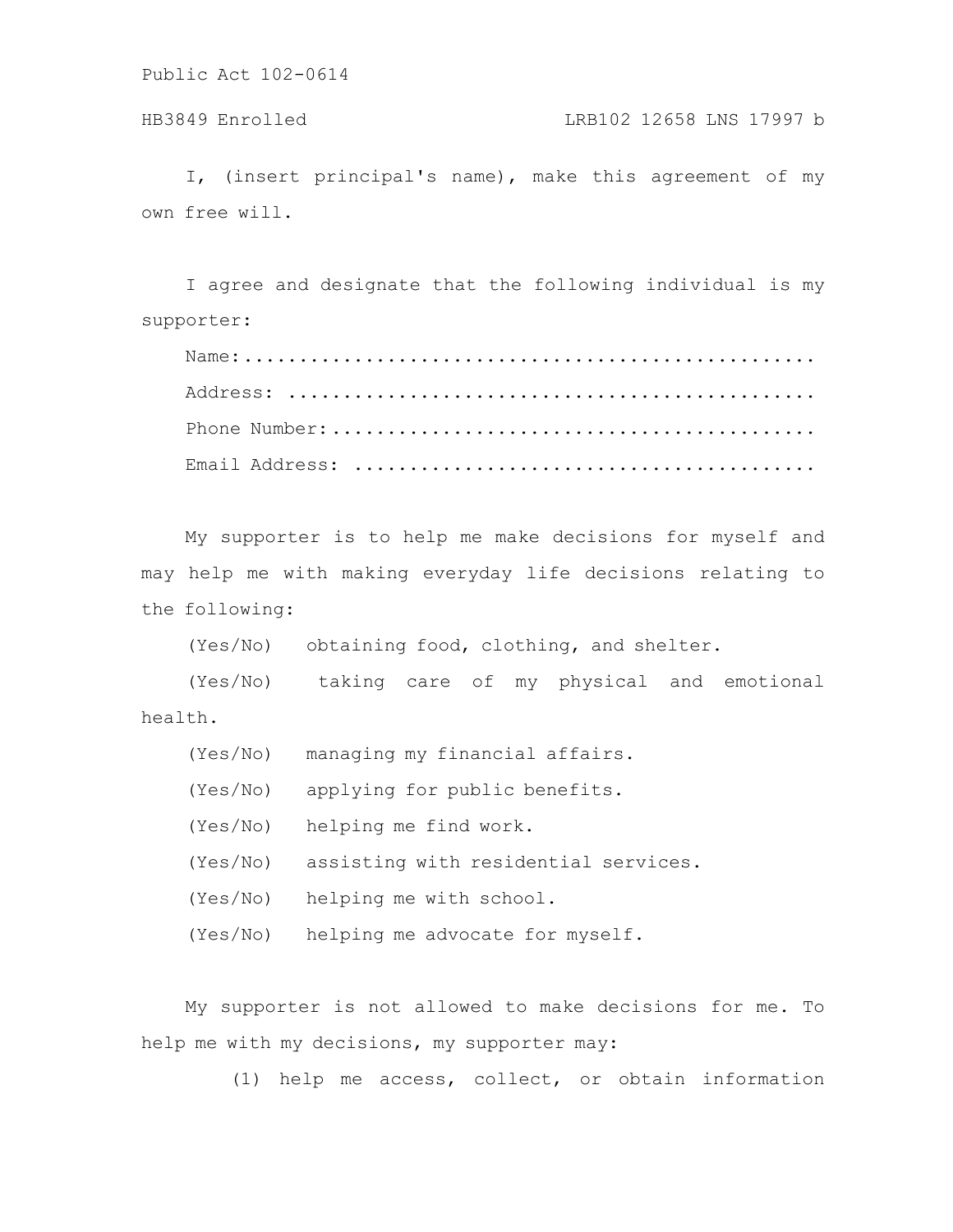#### HB3849 Enrolled LRB102 12658 LNS 17997 b

that is relevant to a decision, including medical, psychological, financial, educational, housing, and treatment records;

(2) help me understand my options so that I can make an informed decision; and

(3) help me communicate my decision to appropriate persons.

I want my supporter to have:

(Yes/No) A release allowing my supporter to see protected health information under the Health Insurance Portability and Accountability Act of 1996 is attached.

(Yes/No) A release allowing my supporter to see confidential information under the Mental Health and Developmental Disabilities Confidentiality Act is attached.

(Yes/No) A release allowing my supporter to see educational records under the Family Educational Rights and Privacy Act of 1974 and the Illinois School Records Act is attached.

(Yes/No) A release allowing my supporter to see substance abuse records under Confidentiality of Alcohol and Drug Abuse Patient Records regulations is attached.

This supported decision-making agreement is effective immediately and will continue until (insert date) or until the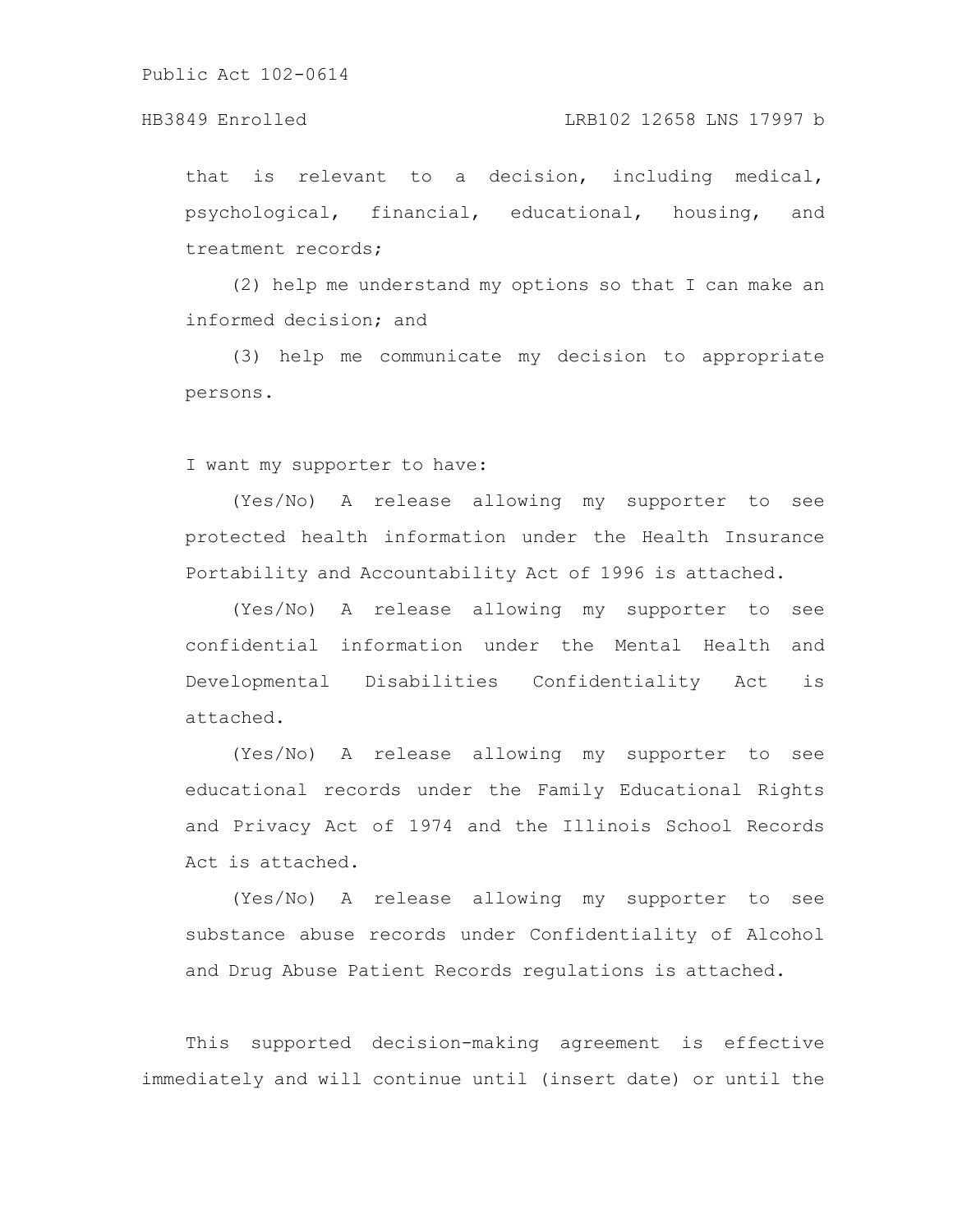agreement is terminated by my supporter or me or by operation of law. HB3849 Enrolled LRB102 12658 LNS 17997 b

Signed this .... day of ........, 20....

(Signature of Principal) (Printed name of principal)

Consent of Supporter

I, (name of supporter), consent to act as a supporter under this agreement.

|                       | (Signature of supporter) (Printed name of supporter) |
|-----------------------|------------------------------------------------------|
| (Witness 1 signature) | (Printed name of witness 1)                          |
| (Witness 2 signature) | (Printed name of witness 2)                          |

WARNING: PROTECTION FOR THE ADULT WITH A DISABILITY

IF A PERSON WHO RECEIVES A COPY OF THIS AGREEMENT OR IS AWARE OF THE EXISTENCE OF THIS AGREEMENT HAS CAUSE TO BELIEVE THAT THE ADULT WITH A DISABILITY IS BEING ABUSED, NEGLECTED, OR EXPLOITED BY THE SUPPORTER, THE PERSON SHALL REPORT THE ALLEGED ABUSE, NEGLECT, OR EXPLOITATION TO THE ADULT PROTECTIVE SERVICES HOTLINE: 1-866-800-1409, 1-888-206-1327 (TTY)."

This form is not intended to exclude other forms or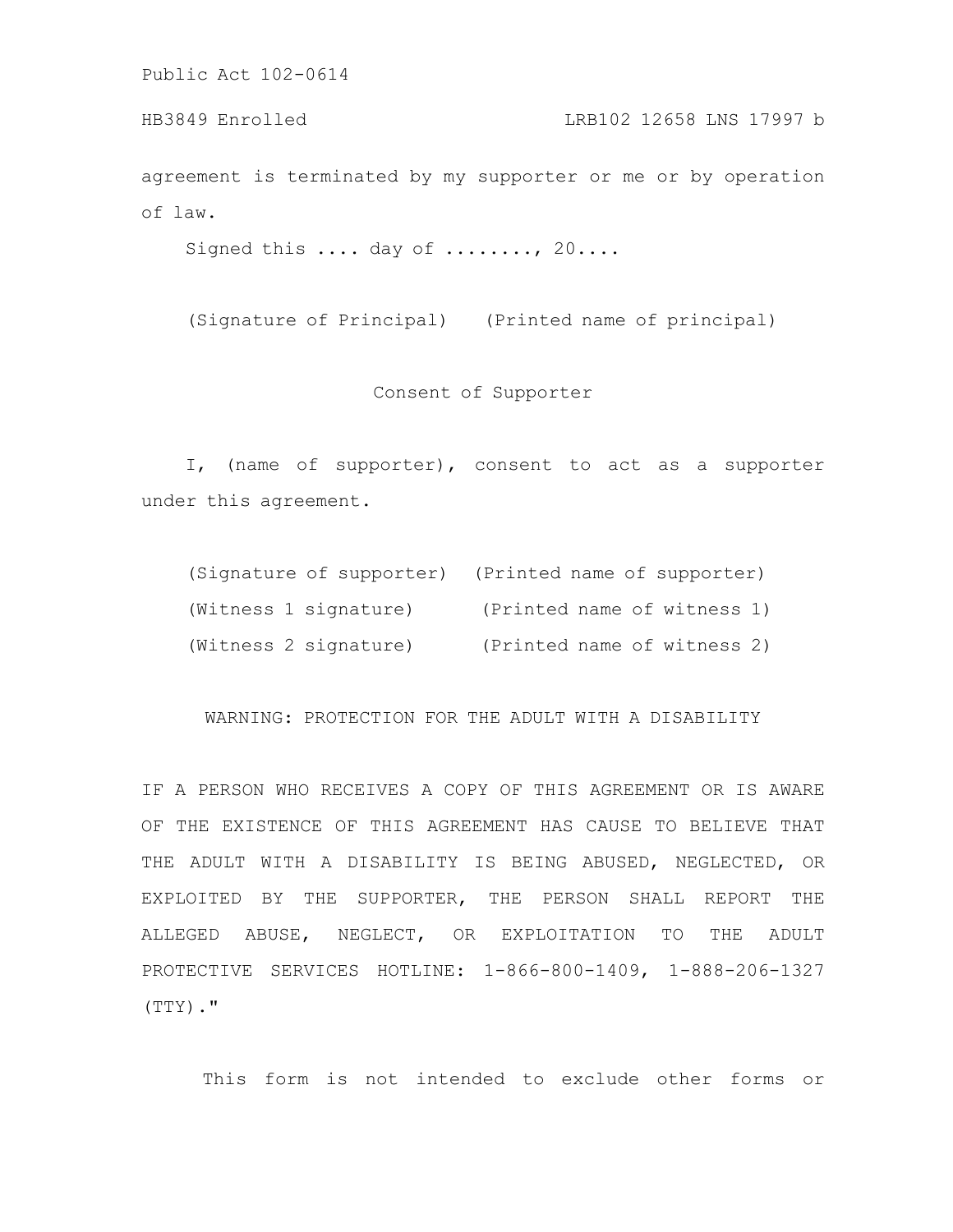of supports.

agreements that identify the principal, supporter, and types HB3849 Enrolled LRB102 12658 LNS 17997 b

Section 55. Reliance on agreement; limitation of liability.

(a) A person who receives the original or a copy of a supported decision-making agreement shall rely on the agreement.

(b) A person is not subject to criminal or civil liability and has not engaged in professional misconduct for an act or omission if the act or omission is done in good faith and in reliance on a supported decision-making agreement.

Section 60. Recognition of supporters. A decision or request made or communicated with the assistance of a supporter in conformity with this Act shall be recognized for the purposes of any provision of law as the decision or request of the principal and may be enforced by the principal or supporter in law or equity on the same basis as a decision or request of the principal.

Section 65. Reporting of suspected abuse, neglect, or exploitation. If a person who receives a copy of a supported decision-making agreement or is aware of the existence of a supported decision-making agreement and has cause to believe that the adult with a disability is being abused, neglected,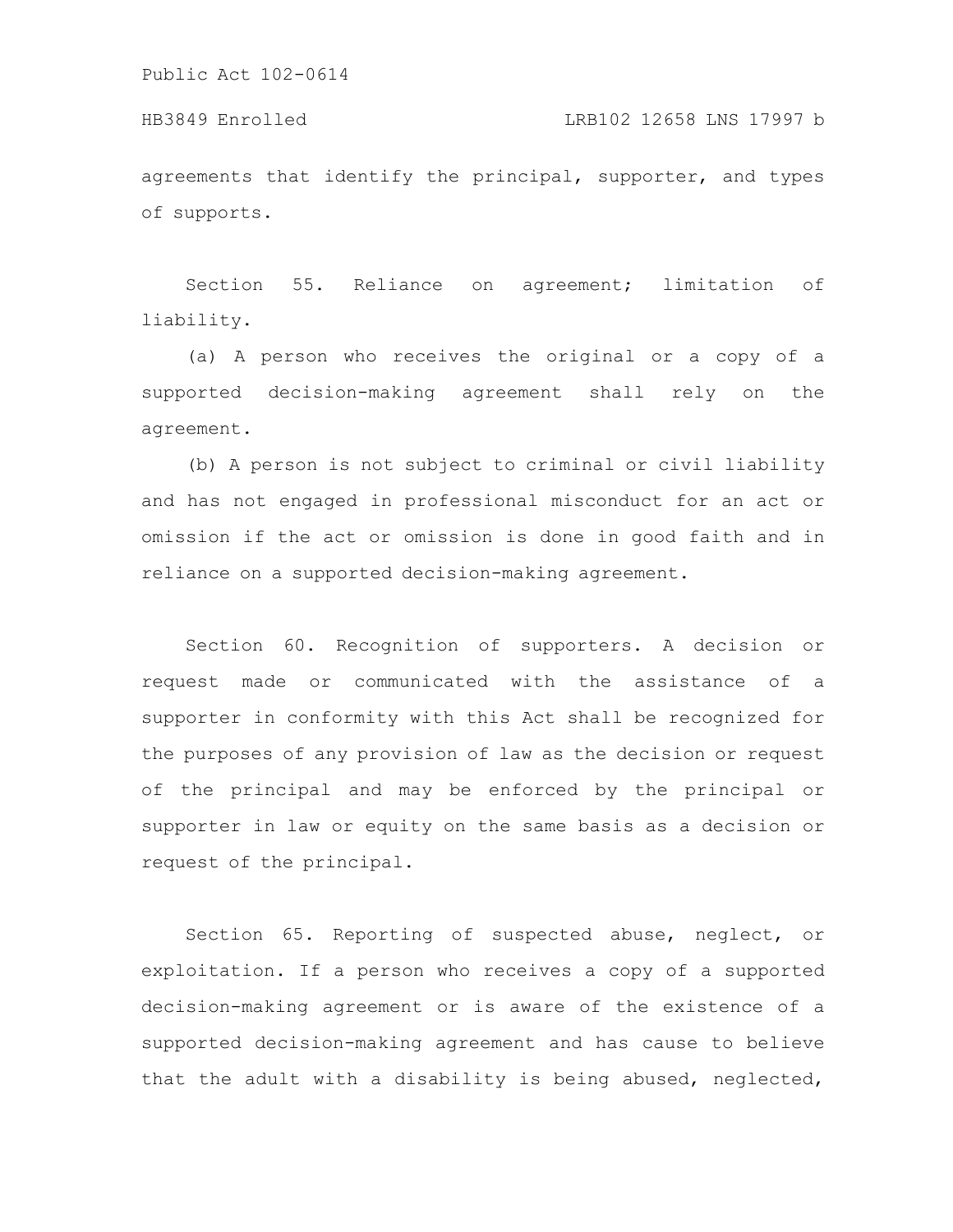HB3849 Enrolled LRB102 12658 LNS 17997 b

or exploited by the supporter, the person shall report the alleged abuse, neglect, or exploitation to the Adult Protective Services Hotline: 1-866-800-1409, 1-888-206-1327 (TTY).

Section 70. Term of agreement; revocation.

(a) A supported decision-making agreement extends until terminated by either party or by the terms of the agreement.

(b) A supported decision-making agreement is terminated if:

(1) the Office of Inspector General or Adult Protective Services substantiated an allegation of abuse or neglect by the supporter; or

(2) there is a restraining order against the supporter by the principal.

(c) A principal may revoke his or her supported decision-making agreement and invalidate the supported decision-making agreement at any time by:

(1) canceling or destroying the supported decision-making agreement or directing another in the presence of the principal to destroy the decision-making agreement;

(2) executing a statement, in writing, that is signed and dated by the principal, expressing his or her intent to revoke the supported decision-making agreement; or

(3) verbally expressing the intent of the principal to